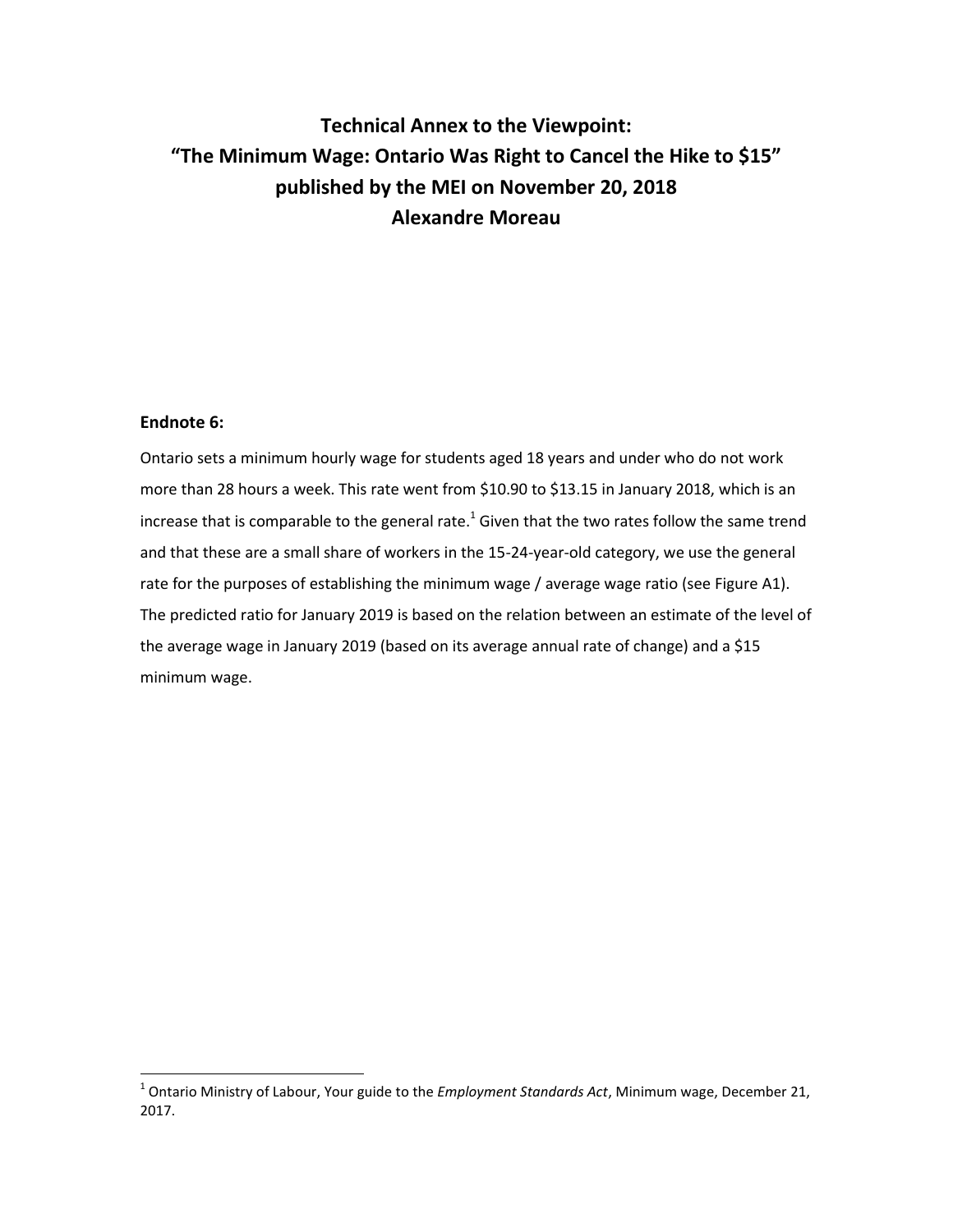**Figure A1**

**Evolution of the minimum wage as a percentage of the average hourly wage of workers in Ontario, September 2015 – September 2018**



**Note**: The average hourly wage is for all workers, and excludes overtime hours.

**Sources**: Statistics Canada, Table 14-10-0306-01: Employee wages by occupation, monthly, unadjusted for seasonality, 2015-2018; Government of Canada, Minimum Wage Database, Hourly Minimum Wages in Canada for Adult Workers, June 19, 2017; Pierre Fortin, "Salaire minimum, pauvreté et emploi : à la recherche du 'compromis idéal'," *Regards sur le travail*, Vol. 7, No. 1, 2010, pp. 1 and 3 (note Figure 1).

**Endnote 10:**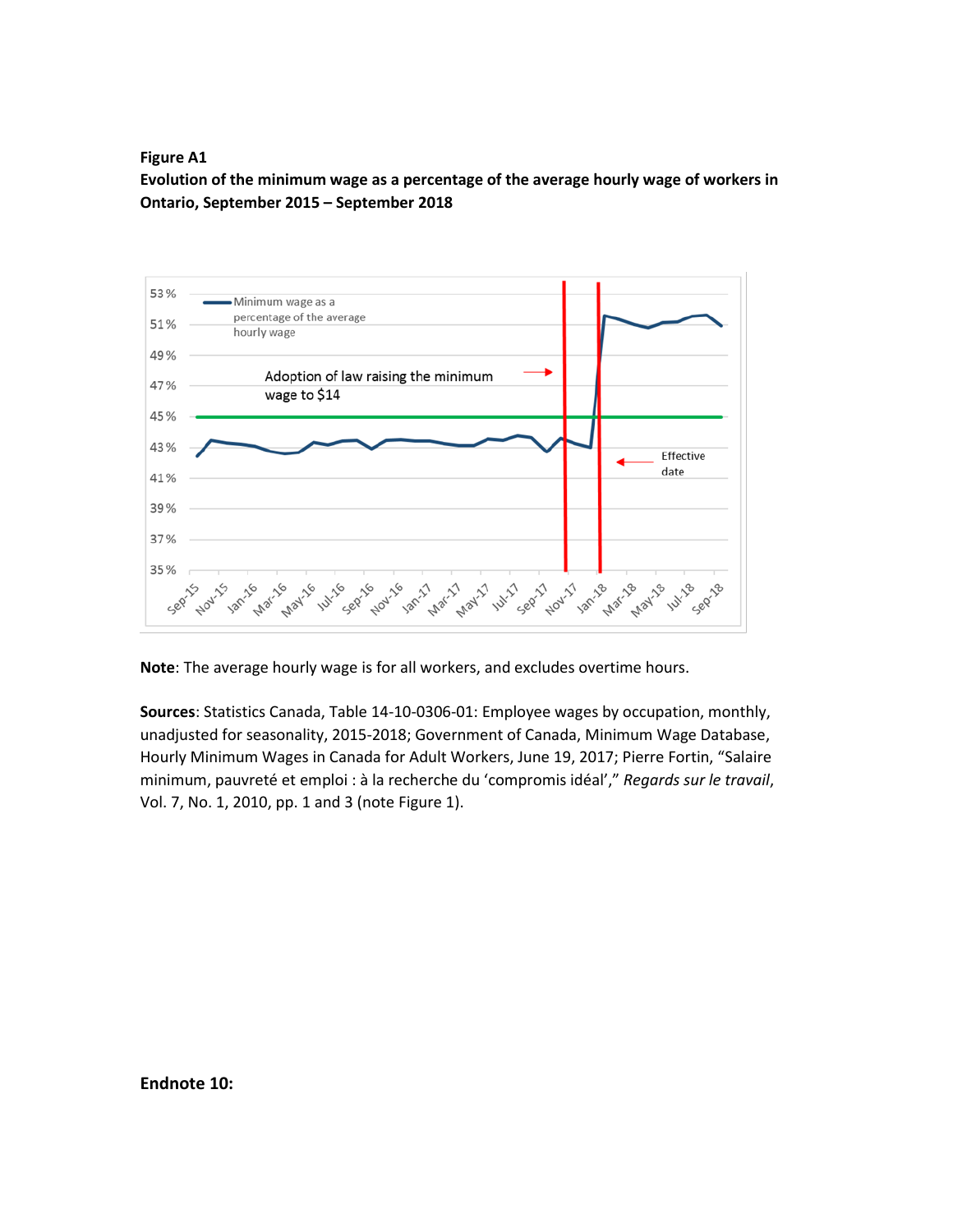It is in Ontario that there was the biggest increase in the price index for food purchased from restaurants. Indeed, the provinces that experienced the biggest minimum wage increases— Ontario (21%), British Columbia (11.5%), and Quebec (6.7%)—are also the ones that experienced the biggest price increases<sup>2</sup> (see Figure A2).

#### **Figure A2**

**Evolution of prices for food purchased from restaurants, by province, from December 2017 to September 2018** 



**Source**: Statistics Canada, Table 18-10-0004-01: Consumer Price Index, monthly, not seasonally adjusted, Food purchased from restaurants, 2017-2018.

# **Bibliography**

l

 $2^{2}$  Government of Canada, Minimum Wage Database, Hourly Minimum Wages in Canada for Adult Workers, June 19, 2017.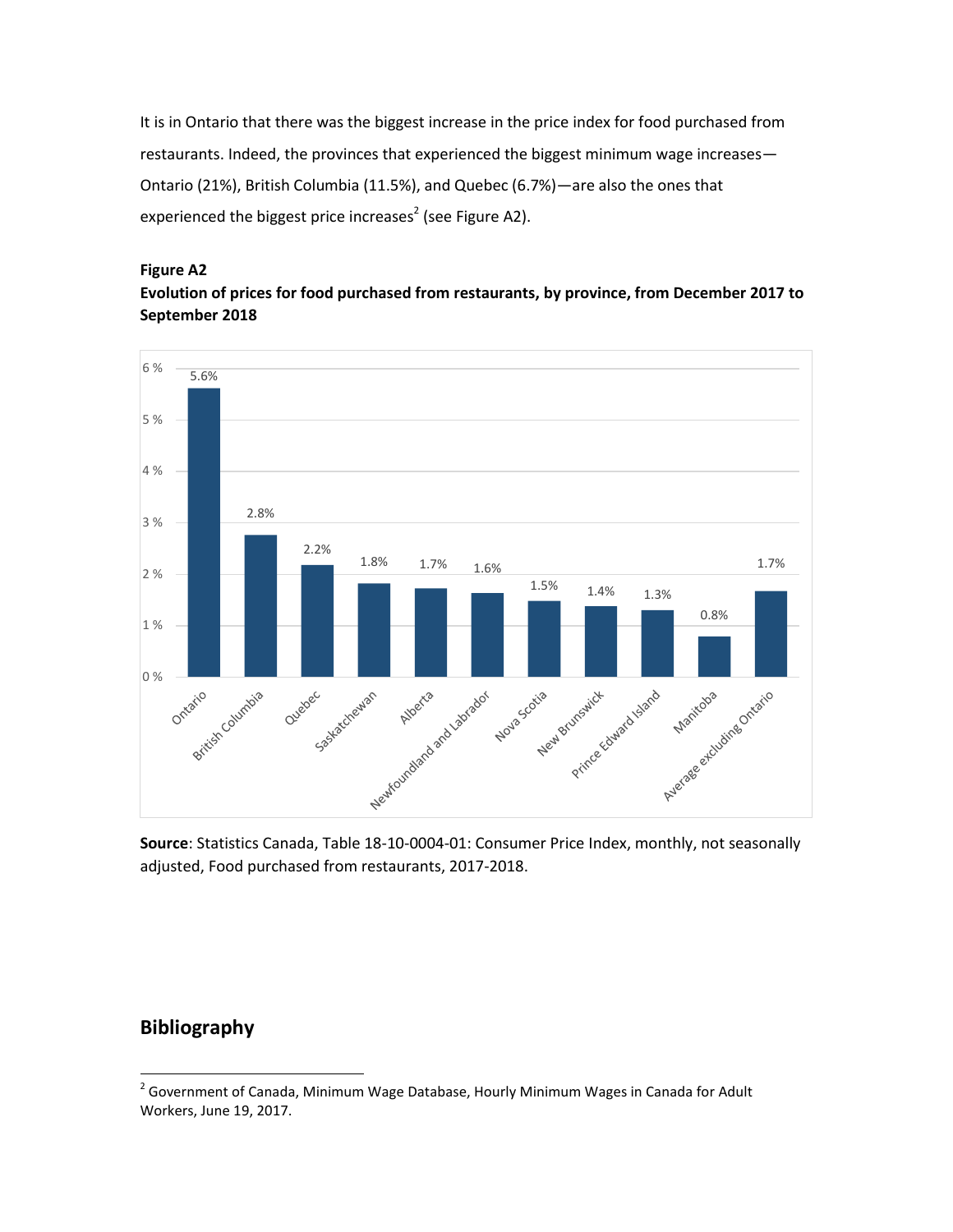### **Effect of the Minimum Wage on Prices:**

ARPAIA Alfonso *et al*., *Statutory Minimum Wages in the EU: Institutional Settings and Macroeconomic Implications*, IZA Policy Paper No. 124, Institute of Labor Economics, February 2017, pp. 23-27.

AARONSON Daniel, "Price Pass-through and the Minimum Wage," Vol. 83, No. 1, February 2001, pp. 158-169.

AARONSON Daniel, FRENCH Eric and MACDONALD James, "The Minimum Wage, Restaurant Prices, and Labor Market Structure," *Journal of Human Resources*, Vol. 43, No. 3, 2008, pp. 688- 720.

BROUILLETTE Dany, *et al*., "The Impacts of Minimum Wage Increases on the Canadian Economy," Staff Analytical Note 2017-26, Bank of Canada, 2017.

FOUGÈRE Denis, GAUTIER Erwan, and LE BIHAN Hervé, "Restaurant Prices and the Minimum Wage," *Journal of Money, Credit and Banking*, Vol. 42, No. 7, October 2010, pp. 1199-1234.

BASKER Emek and TAIMUR KHAN Muhammad, "Does the Minimum Wage Bite into Fast-Food Prices," *Journal of Labor Research*, Vol. 37, No. 2, June 2016, pp. 129-148.

WADSWORTH Jonathan, "Did the National Minimum Wage Affect UK Prices?" *Fiscal Studies*, Vol. 31, No. 1, Institute for Fiscal Studies, March 2010.

LEMOS Sara, "A Survey of the Effects of the Minimum Wage on Prices," *Journal of Economic Surveys*, Vol. 22, No. 1, January 2008, pp. 187 -212.

ALLEGRETTO Sylvia and REICH Michael, "Are Local Minimum Wages Absorbed by Price Increases? Estimates from Internet-Based Restaurant Menus," *Industrial and Labor Relations Review*, Vol. 71, No. 1, January 2018, pp. 35-63.

## **Effect of the Minimum Wage on Poverty:**

SABIA Joseph J., "Minimum Wages: An Antiquated and Ineffective Antipoverty Tool," *Journal of Policy Analysis and Management*, Vol. 33, No. 4, September 2014, pp. 1028-1036.

SABIA Joseph J. and NIELSE Robert B., "Minimum Wages, Poverty, and Material Hardship: New Evidence from the SIPP," *Review of Economics of the Household*, Vol. 13, No. 1, March 2015, pp. 95-134.

SABIA Joseph J. and BURKHAUSER Richard V., "Minimum Wages and Poverty: Will a \$9.50 Federal Minimum Wage Really Help the Working Poor?" *Southern Economic Journal*, Vol. 76, No. 3, January 2010, pp. 592-623.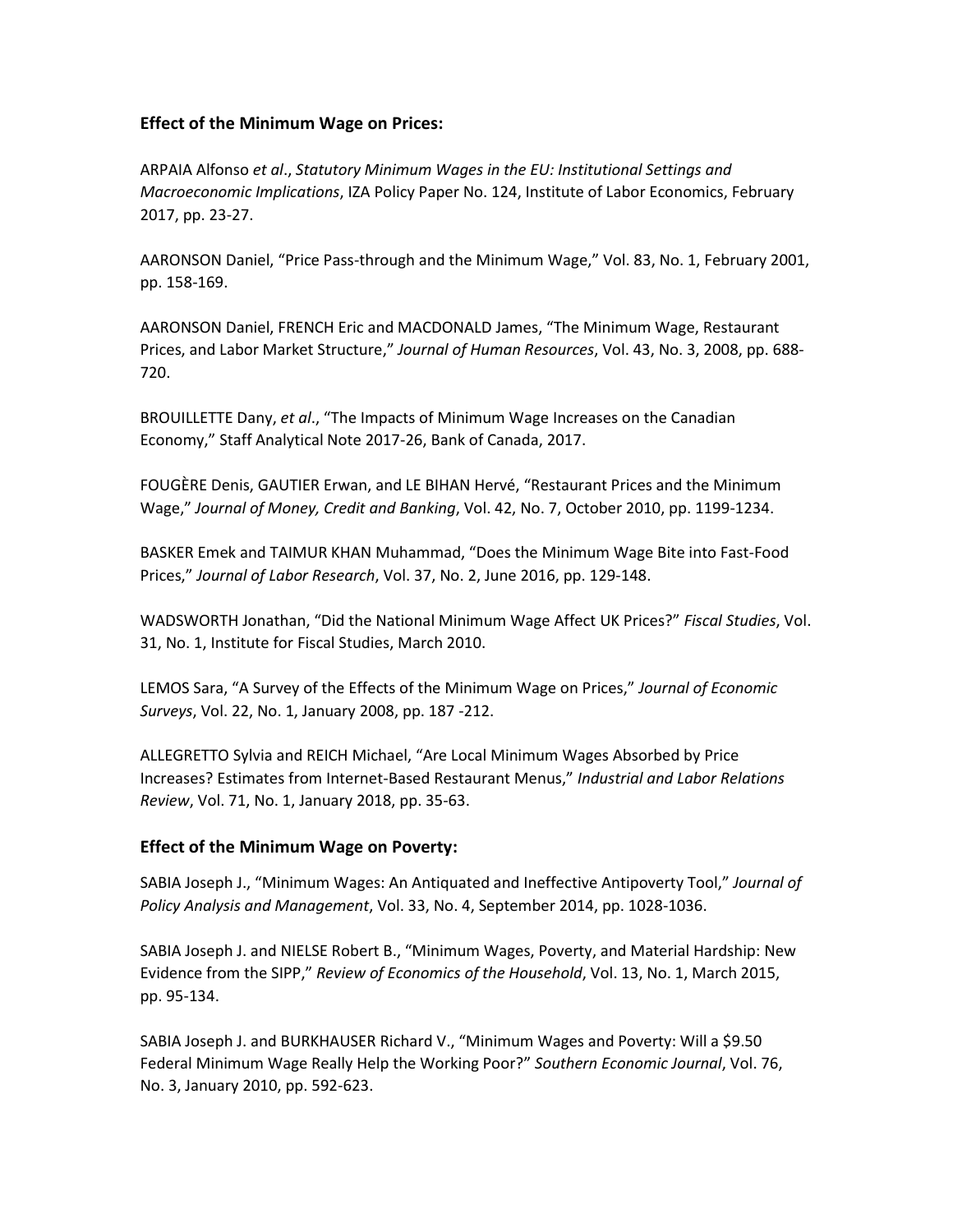SABIA Joseph J., BURKHAUSER Richard V., and MACKAY Taylor, "Minimum Cash Wages, Tipped Restaurant Workers, and Poverty," *Journal of Industrial Relations*, Vol. 57, No. 4, October 2018, pp. 637-670.

VEDDER Richard and GALLAWAY Lowell, "The Minimum Wage and Poverty among Full-Time Workers," *Journal of Labor Research*, Vol. 23, No. 1, 2002, pp. 41-49.

MACURDY Thomas, "How Effective Is the Minimum Wage at Supporting the Poor?" *Journal of Political Economy*, Vol. 123, No. 2, April 2015, pp. 497-545.

### **Effect of the Minimum Wage on Young Workers:**

ARPAIA Alfonso *et al*., *Statutory Minimum Wages in the EU: Institutional Settings and Macroeconomic Implications*, IZA Policy Paper No. 124, Institute of Labor Economics, pp. 18-23.

SEN Anindya, RYBCZYNSKI Kathleen, and VAN DE WAAL Corey, "Teen Employment, Poverty, and the Minimum Wage: Evidence from Canada," *Journal of Labour Economics*, Vol. 18, No. 1, January 2011, pp. 36-47.

BROUILLETTE Dany, *et al*., "The Impacts of Minimum Wage Increases on the Canadian Economy," Staff Analytical Note 2017-26, Bank of Canada, 2017, pp. 13-17.

NEUMARK David and WASCHER William, "Minimum Wages and Employment: A Review of Evidence from the New Minimum Wage Research," Working Paper 12663, National Bureau of Economic Research, November 2006.

POWELL David, *Synthetic Control Estimation Beyond Case Studies: Does the Minimum Wage Reduce Employment?* Rand Working Paper, No. WR-1142, February 2016.

COUSINEAU Jean-Michel, "Impact du salaire minimum sur le chômage des jeunes et des femmes au Québec," *Relations industrielles*, Vol. 34, No. 3, 1979, pp. 403-417.

MEER Jonathan and WEST Jeremy, "Effects of the Minimum Wage on Employment Dynamics," *Journal of Human Resources*, Vol. 51, No. 2, 2016, pp. 500-522.

DOLADO Juan *et al.*, "The Economic Impact of Minimum Wages in Europe," *Economic Policy*, Vol. 11, No. 23, October 1996, pp. 317-72.

RYBCZYNSKI Kate and SEN Anindya, "Employment Effects of the Minimum Wage: Panel Data Evidence from Canadian Provinces," *Contemporary Economic Policy*, Vol. 36, No. 3, July 2017, pp. 1-20.

GIULIANO Laura, "Minimum Wage Effects on Employment, Substitution, and the Teenage Labor Supply: Evidence from Personnel Data," *Journal of Labor Economics*, Vol. 31, No. 1, January 2013, pp. 155-194.